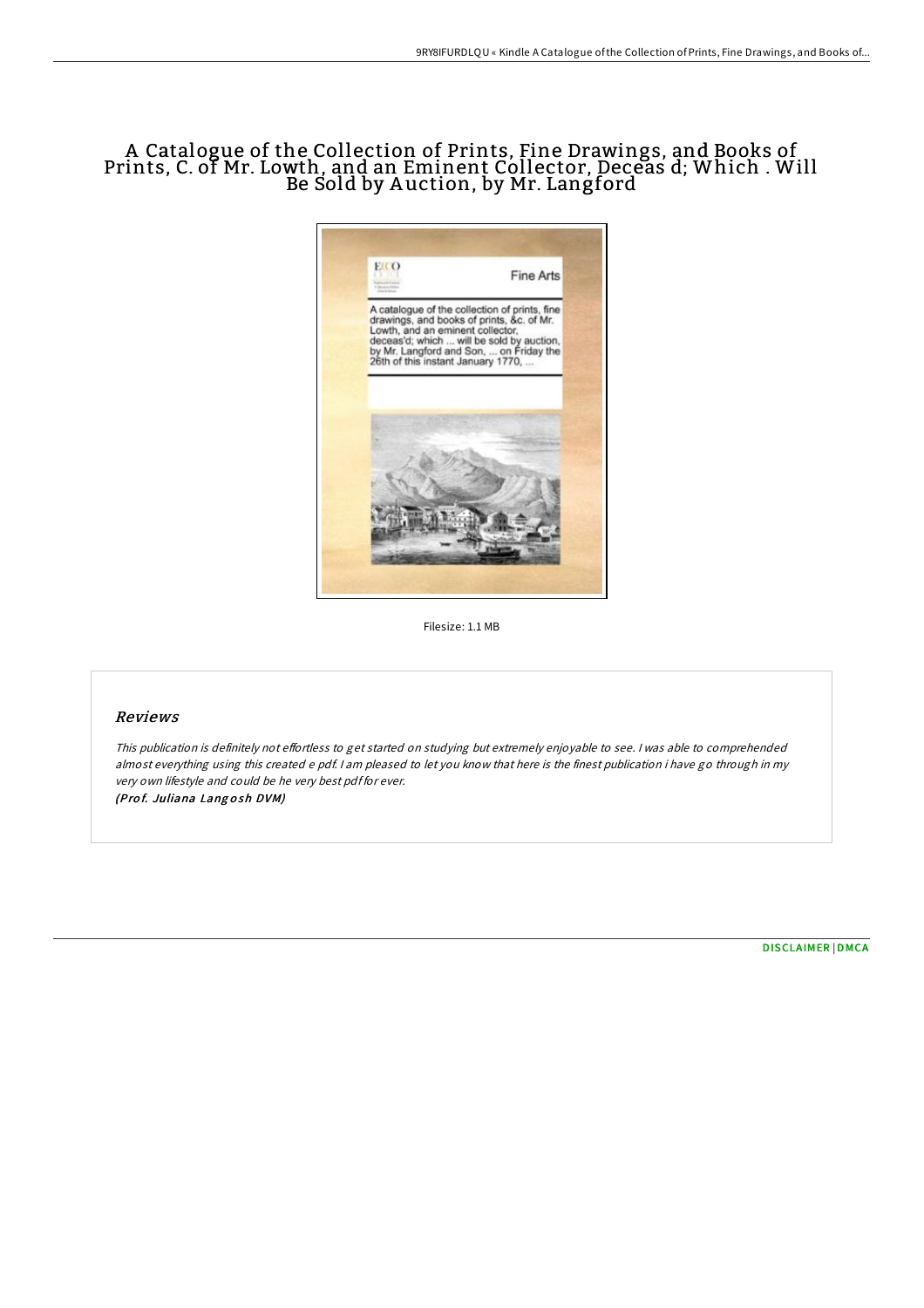## A CATALOGUE OF THE COLLECTION OF PRINTS, FINE DRAWINGS, AND BOOKS OF PRINTS, C. OF MR. LOWTH, AND AN EMINENT COLLECTOR, DECEAS D; WHICH .WILL BE SOLD BY AUCTION, BY MR. LANGFORD



Gale Ecco, Print Editions, United States, 2010. Paperback. Condition: New. Language: English . Brand New Book \*\*\*\*\* Print on Demand \*\*\*\*\*. The 18th century was a wealth of knowledge, exploration and rapidly growing technology and expanding record-keeping made possible by advances in the printing press. In its determination to preserve the century of revolution, Gale initiated a revolution of its own: digitization of epic proportions to preserve these invaluable works in the largest archive of its kind. Now for the first time these high-quality digital copies of original 18th century manuscripts are available in print, making them highly accessible to libraries, undergraduate students, and independent scholars.The eighteenth-century fascination with Greek and Roman antiquity followed the systematic excavation of the ruins at Pompeii and Herculaneum in southern Italy; and after 1750 a neoclassical style dominated all artistic fields. The titles here trace developments in mostly English-language works on painting, sculpture, architecture, music, theater, and other disciplines. Instructional works on musical instruments, catalogs of art objects, comic operas, and more are also included. ++++The below data was compiled from various identification fields in the bibliographic record of this title. This data is provided as an additional tool in helping to insure edition identification: ++++British LibraryT150829[London, 1770]. 14p.; 8.

B Read A Catalogue of the Collection of Prints, Fine Drawings, and Books of Prints, C. of Mr. Lowth, and an [Eminent](http://almighty24.tech/a-catalogue-of-the-collection-of-prints-fine-dra.html) Collector, Deceas d; Which . Will Be Sold by Auction, by Mr. Langford Online Download PDF A Catalogue of the Collection of Prints, Fine [Drawing](http://almighty24.tech/a-catalogue-of-the-collection-of-prints-fine-dra.html)s, and Books of Prints, C. of Mr. Lowth, and an Eminent Collector, Deceas d; Which . Will Be Sold by Auction, by Mr. Langford